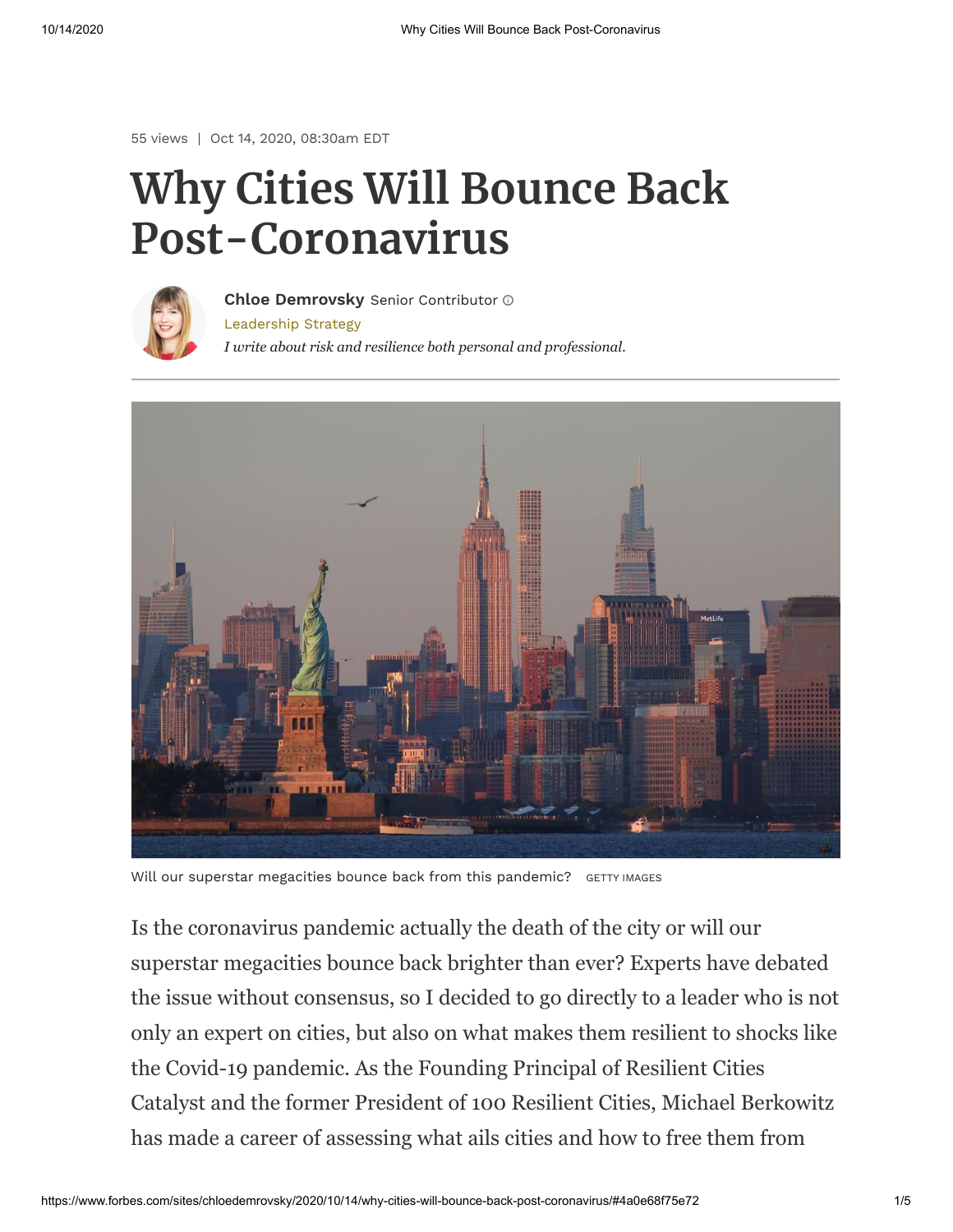those constraints. Does he think it's possible to get out of a challenge as big as this?

The current trend doesn't look good for dense urban environments. New York and San Francisco showed [declines in net arrivals in excess of 20%](https://www.linkedin.com/pulse/so-long-big-city-handling-pandemic-often-means-calling-george-anders/?published=t) this summer, while suburbs, exurbs and smaller cities like Jacksonville and Salt Lake City saw increases. To face down this challenge, they will need to develop resilience, which Berkowitz defines as the "capacities cities have that allow them to survive, adapt and grow in spite of—and sometimes because of—the threats they face". He does think that "cities will go through some transition", but that this isn't "the end of dense city living". Prior to the coronavirus exodus, cities were generating [80% of global GDP](https://www.worldbank.org/en/topic/urbandevelopment/overview) while housing just 55% of the world's population. That's a level of productivity that is hard to walk away from and so is the investment that has been made in these urban centers. Even in the middle of this mess, Berkowitz observes that "the rate of urbanization is not declining globally" and that when we finally "break transmission of the virus…we will need cities as generators of wealth, innovation and culture to help us out of the post-Covid recession".

How will urban living need to change in order to continuing generating growth? As someone who responded to the events of September 11, 2001, Berkowitz personally witnessed New York City's bounce back from that low point and the return to skyscraper offices, something many never thought possible at the time. In the ensuing 20 years, the world has changed in many ways, especially in the realm of technology. Berkowitz concedes that remote work will "change the shape and nature of our cities somewhat", but that certain professional groups may benefit including the "creatives, innovators and makers" who have "stronger incentives" to work collaboratively and in person. It was creative ventures like the [Tribeca Film Festival](https://tribecafilm.com/festival/about-tff) that helped lower Manhattan bounce back after 9/11 and others soon followed. These same groups also stand to benefit from the likely drop in commercial real estate prices and can use that opportunity to restore vitality to city centers that have been struggling with [luxury blight](https://www.nytimes.com/2017/05/31/fashion/bleecker-street-shopping-empty-storefronts.html) for years.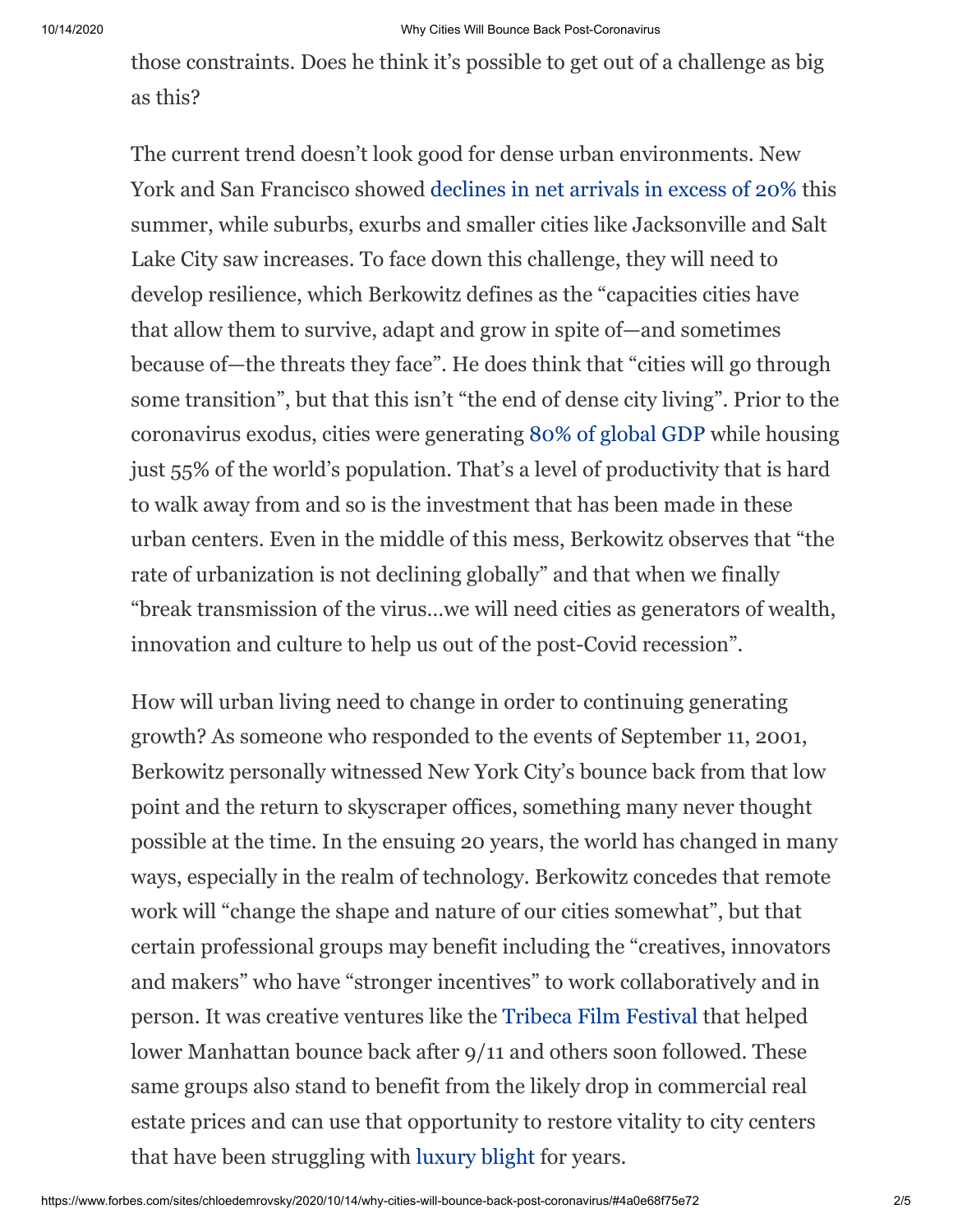### **Recommended For You**

**[When The Cancel Culture Comes After Your Business](https://www.forbes.com/sites/billconerly/2020/10/14/when-the-cancel-culture-comes-after-your-business/) [How To Navigate The Complex Global Business Landscape, Now And Post-Pandemic](https://www.forbes.com/sites/benjaminlaker/2020/10/14/how-to-navigate-the-complex-global-business-landscape-now-and-post-pandemic/) [What To Consider Before Introducing AI](https://www.forbes.com/sites/forbesbusinesscouncil/2020/06/09/what-to-consider-before-introducing-ai-to-your-recruiting-process/) To Your Recruiting Process**

A cultural renaissance would also encourage residents to return in search of excitement and that will change the residential market, too. It will likely begin with an initial plunge in prices that would free up opportunities for previously priced-out groups to move in. "Immigrants, the middle class and poor should experience some break from cost of living in the world's largest and most expensive cities," observes Berkowitz. City leaders will need to focus on "meeting the basic needs of their most vulnerable, developing good governance with multiple stakeholders at the table, promoting diverse and equitable economies with a solid middle class jobs base, supporting cohesive communities where neighbors check on neighbors and all underpinned by sustainable multiuse infrastructure". Berkowitz adds that "all of those capacities help cities respond to, recover from and grow in the face of risk and adversity". By doing so, they build resilience. The challenge will be to deliver this support in the face of an eroding tax base and budget shortfalls. There is likely to be acute short-term pain, but for those who stick it out, the rewards will be worthwhile. The resulting movement of people will generate novelty and lead to innovation. The positive effects will ripple out into the greater economy as companies will follow talent wherever they are.

Any crisis also presents an opportunity for change, and not just in the realm of public health. As we look forward, leaders should consider how we can build back better and more sustainably. Berkowitz has used his work with city leaders to "change the way cities approach their risks and opportunities so that they can see every project as an opportunity to create more inclusive governance, deliver more equitable outcomes, improve climate impacts and deliver more sustainable solutions". This is exactly the outlook that is needed now for cities to pivot for a post-pandemic world.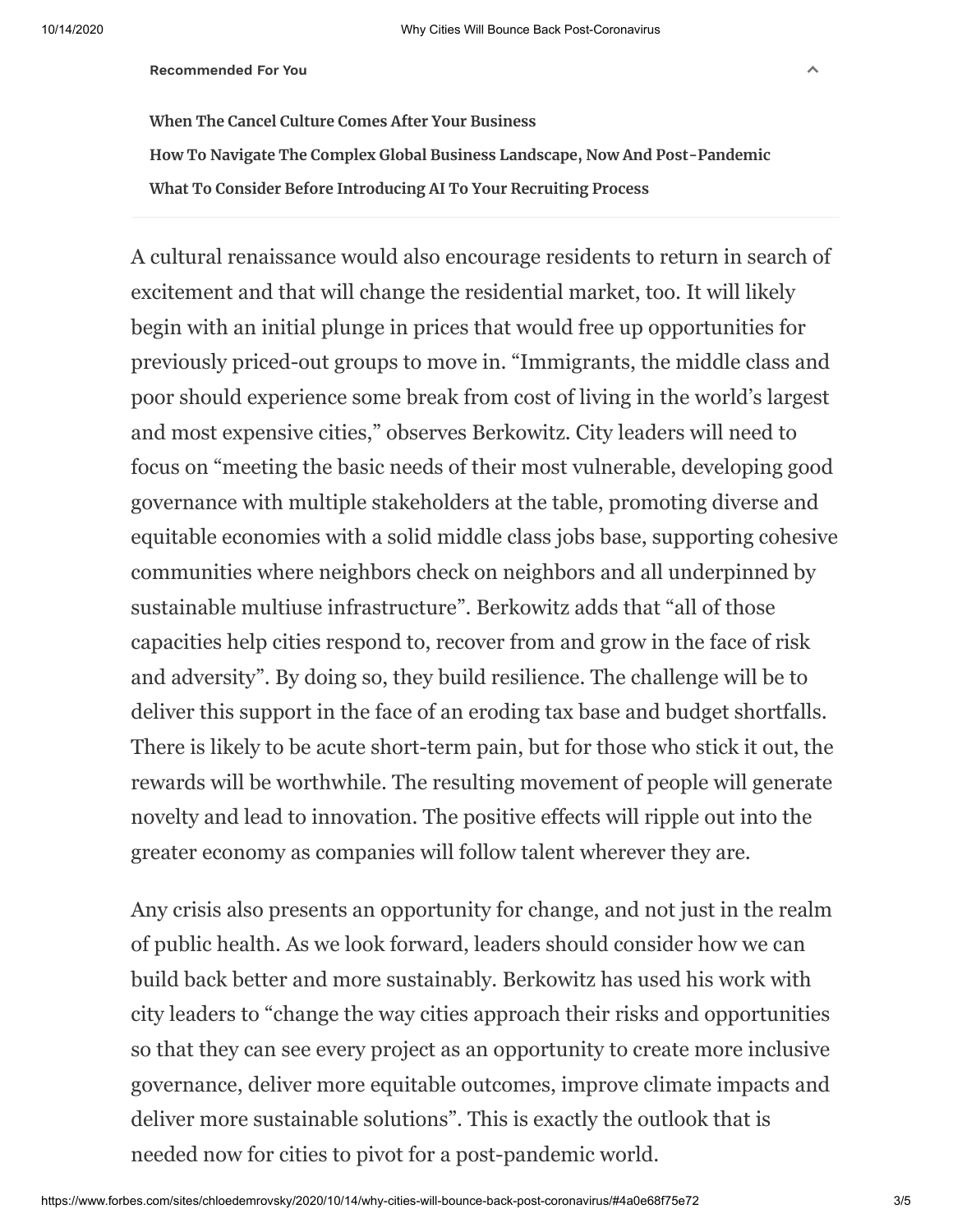#### 10/14/2020 Why Cities Will Bounce Back Post-Coronavirus

We've already seen successful and popular examples such as the removal of outdoor dining restrictions and the closing of streets to allow for more outdoor space. Even before the pandemic, [Paris](https://www.greenbiz.com/article/paris-resilience-innovator), [Bogota](https://www.preventionweb.net/news/view/66645), and [Vancouver](https://vancouver.ca/news-calendar/city-launches-resilient-vancouver-strategy.aspx) set an example for how city leaders could drive positive change with initiatives like car reduction and greenspace. "The resilience dividend is when you take action for one reason, in this case better recreational access during the pandemic, and realize other benefits," says Berkowitz. "All of these build the capacities we associate with more resilient cities and it's the kind of thinking and action we will need from our cities if we are to recover from Covid-19 and better prepare for the next crisis, whether that's a climate shock, civil unrest, or a public health emergency". With an improved strategy for resilience, the future of cities really can be bright. Our leaders need to stay focused on the vision to help us get there.



With an improved strategy for resilience, the future of cities really can be bright GETTY

## The Hub for Black and Brown Business Trailblazers

Sign up for For(bes) The Culture newsletter, dedicated to elevating and empowering Black and Brown professionals.